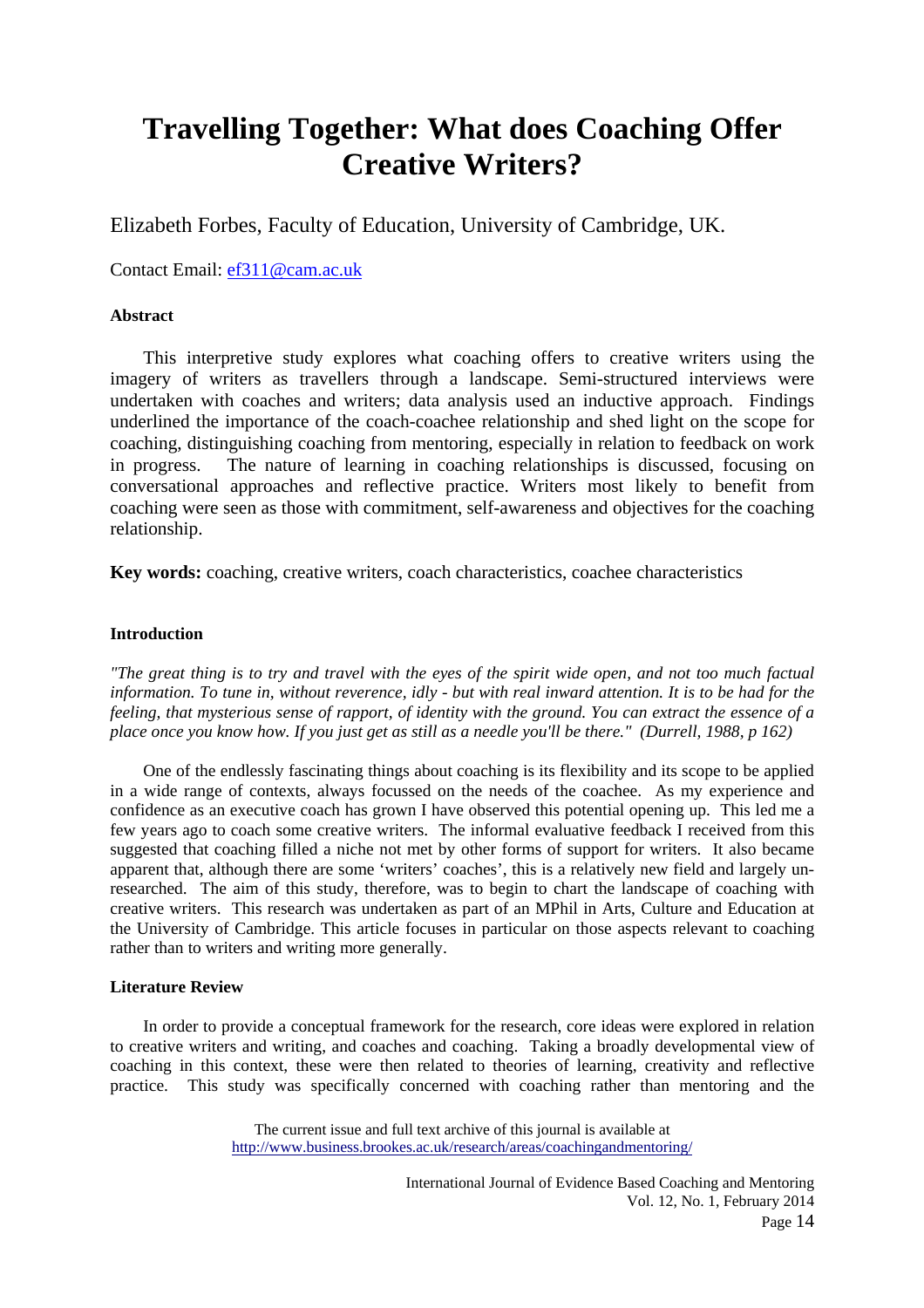following definition of coaching sits well with the focus of this study: "a Socratic based future focused dialogue between a facilitator (coach) and a participant (coachee/client), where the facilitator uses open questions, active listening, summarises and reflections which are aimed at stimulating self awareness and personal responsibility of the participant" (Passmore & Fillery-Travis, 2011, p74). While this was the starting point, as there is not consistency in the use of terms (Garvey, Megginson, & Stokes, 2009), it was important to ask participants about their understanding of coaching. The literature was clear, however, that the quality of the coaching relationship is central to the success of the experience (Passmore & Fillery-Travis, 2011, Clutterbuck, 2004; Garvey et al., 2009, Rogers, 2008, Baron & Morin, 2009).

 No research was found specifically on coaching creative writers but there is an ever-growing literature on creative writing, including the teaching of it and the psychology of writers, such work sometimes being linked with investigations of creativity more widely. In essence, these texts paint a picture of a writer as an individual, solitary figure who may be vulnerable in terms of self-regard (Hore, 2011; Morley, 2007; Piirto, 2009; Pourjalali, Szrzynecky, & Kaufman, 2009). This is not to type-cast writers but to highlight characteristics of the creative psychology and the nature of the activity which suggest positive scope for coaching creative writers for the value of being listened to, of being less alone and of being able to confront and address specific, individual issues. This is reinforced by the sense of writing, like coaching, being a process of inquiry which enables reflective learning (Bolton, 2010).

 The literature on creativity and creative process tends not to refer to coaches. However the value of the engagement with another individual in supportive yet challenging ways is a consistent thread and reinforces the potential for coaching creative individuals. Gardner (1993), for example, identifies the significant impact of others in the field, especially when points of breakthrough are imminent. Abbs (1994) has written extensively on aesthetics in education and argues consistently for learning that is dynamic, fluid and reflective in a way that stimulates and nurtures creative talents and processes. The process of reflection is central to the applicability of coaching to the nature and needs of the creative process. Just as learning and reflective practice are placed by many at the heart of coaching (Askew & Carnell 2011, Brockbank & McGill 2006*)* so reflection is seen by Burnard (2006) as at the heart of the creative process.

 The review of literature and the initial coaching undertaken pointed to a prima facie case for a good fit between coaching as a process for supporting and developing creative writers. The tailored nature of the challenge and support offered by coaching seems particularly to lend itself to a creative activity such as writing, in which the individuality of the writer and their work is fundamental. With this as a rationale, the nature of this study was exploratory rather than seeking to test a hypothesis. The central research question was:

What does coaching offer creative writers?

Sub questions were:

- Where is coaching best focussed in terms of the work, the writer, the process of creativity?
- What might the writer be looking for from a coach?

#### **Methodology**

 The exploratory nature of this research and the individual nature of writing, pointed to a methodology which could accommodate and respond to multiple realities, acknowledging my own position as professional coach and researcher. This was about drawing out patterns and setting these into the context of relevant literatures to suggest some conclusions, to begin to establish some contours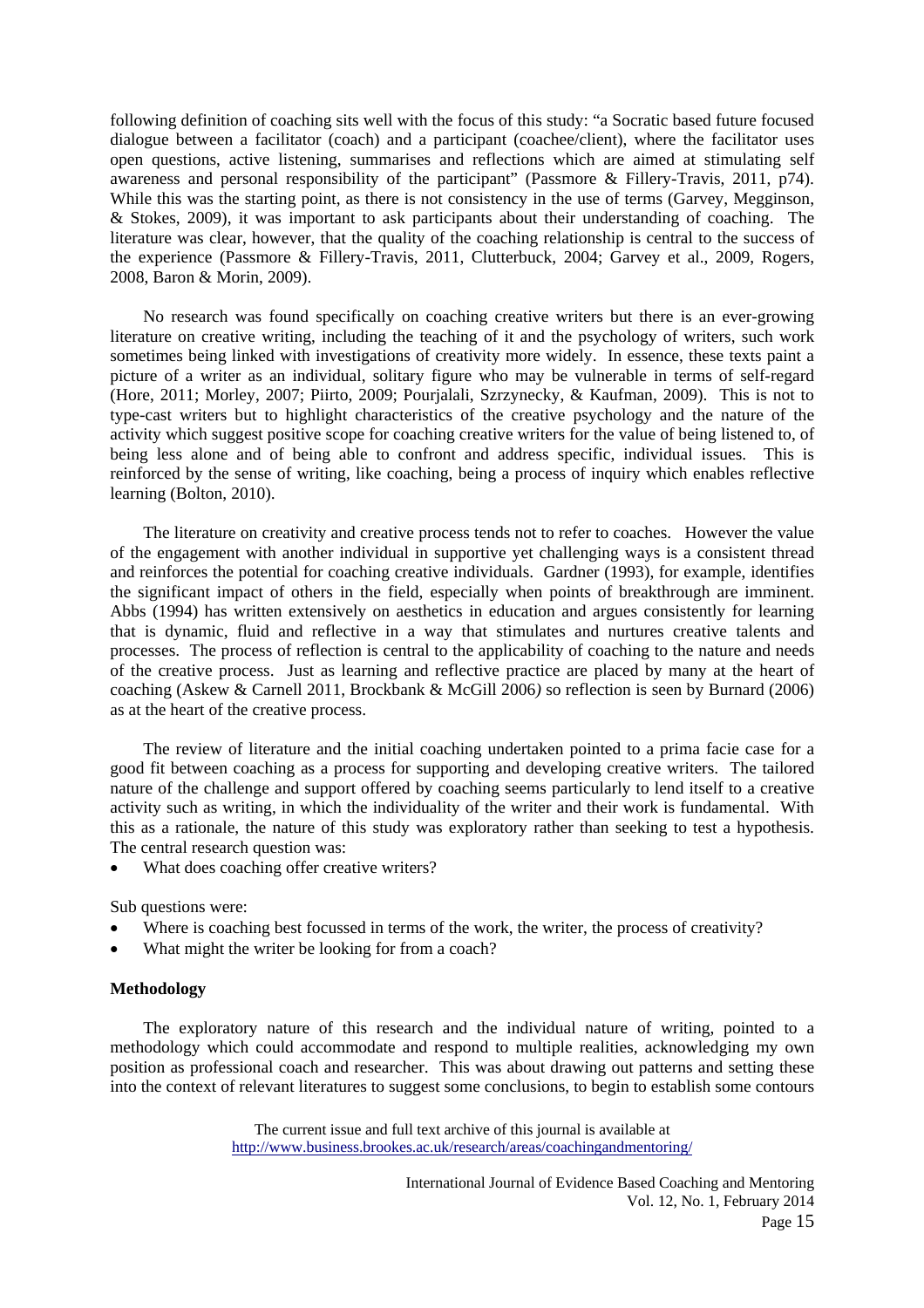and features on the landscape; the purpose was not to improve my own practice as a coach or to evaluate the detailed experiences of the coaching process. Rather than measure responses or trends in a way which can pinpoint a definitive answer or statistical probability of a particular effect, this small scale-study used individual responses to build understanding (Charmaz, 2006*).* The analysis and search for patterns of inherently individualistic accounts and experiences pointed to a broadly interpretivist approach (Schwandt, 2000). It was decided to undertake semi-structured interviews because this enabled some core questions to be explored while retaining the flexibility to introduce or respond to supplementary issues during the interview. The use of imagery, in this case landscape, is fruitful in thinking about the complexities of this field as it helps to add texture to the understanding of what is being presented (Eisner, 1998).

 One of the issues seen as a weakness in much coaching research is lack of explicit reflection on the researcher's perspective: coaching articles are often insider accounts, written by people who have a stake in the scheme or the relationship – usually as the coach. This has an advantage of giving insights into the dynamics of the coaching intervention, though it can mean that they do not pay attention to alternative explanations for the phenomena that they observe, and that they tend to emphasise the positive and effective while ignoring data that could be seen as negative" (Garvey et al., 2009 p50).

 My role and experience as a professional coach pre-disposed me to a positive view of coaching and its potential to support writers and gave me the insight to frame questions and interpret responses with attention to nuance. My experiences of creative writing also helped my understanding of processes and references described by participants. The aim in developing the methodology was to strike a balance between recognising and using constructively my own knowledge and experience and maintaining sufficient detachment to enable insightful interpretation of data with a good degree of objectivity, placing due weight on the contribution of participants in developing meaning (Crotty, 1998). This is manifest in the interview questions inviting some interpretation of personal experiences on the part of the participant and in providing the opportunity for participants to comment on draft findings. The profile of participants in terms of their maturity and their engagement in such reflective activities as writing and coaching gave confidence in their insights. To underestimate their capacity to reflect would have detracted from the potential richness of the data.

 This study operated within two principal ethical frameworks: that of the British Educational Research Association (BERA, 2011) and The European Mentoring and Coaching Council's (EMCC) Code of Ethics. These two frameworks have a degree of commonality, in particular with reference to the respect and focus on learning, confidentiality, respect for the client and professional integrity in relation to the attribution of work.

# **Data Collection and Analysis**

 $\overline{a}$ 

 Following attendance at a workshop in September 2011 on the development of writers, which was run by the National Association of Writers in Education  $(NAWE)^{1}$  in collaboration with the Arvon Foundation<sup>2</sup>, research participants were secured who all had some link to NAWE/Arvon and their continuing initiatives to support writers. All participants were mature and experienced individuals. Six of the seven were practising writers in a variety of genres and several had experience

<sup>1</sup> NAWEʹs mission is to further knowledge, understanding and enjoyment of Creative Writing and to support good practice in its teaching and learning at all levels. (statement accessed from NAWE website 10 July 2012)

<sup>2</sup> Arvon is a charity which works to ensure that anyone can benefit from the transformative power of writing. (statement accessed from Arvon website 10 July 2012)

The current issue and full text archive of this journal is available at http://www.business.brookes.ac.uk/research/areas/coachingandmentoring/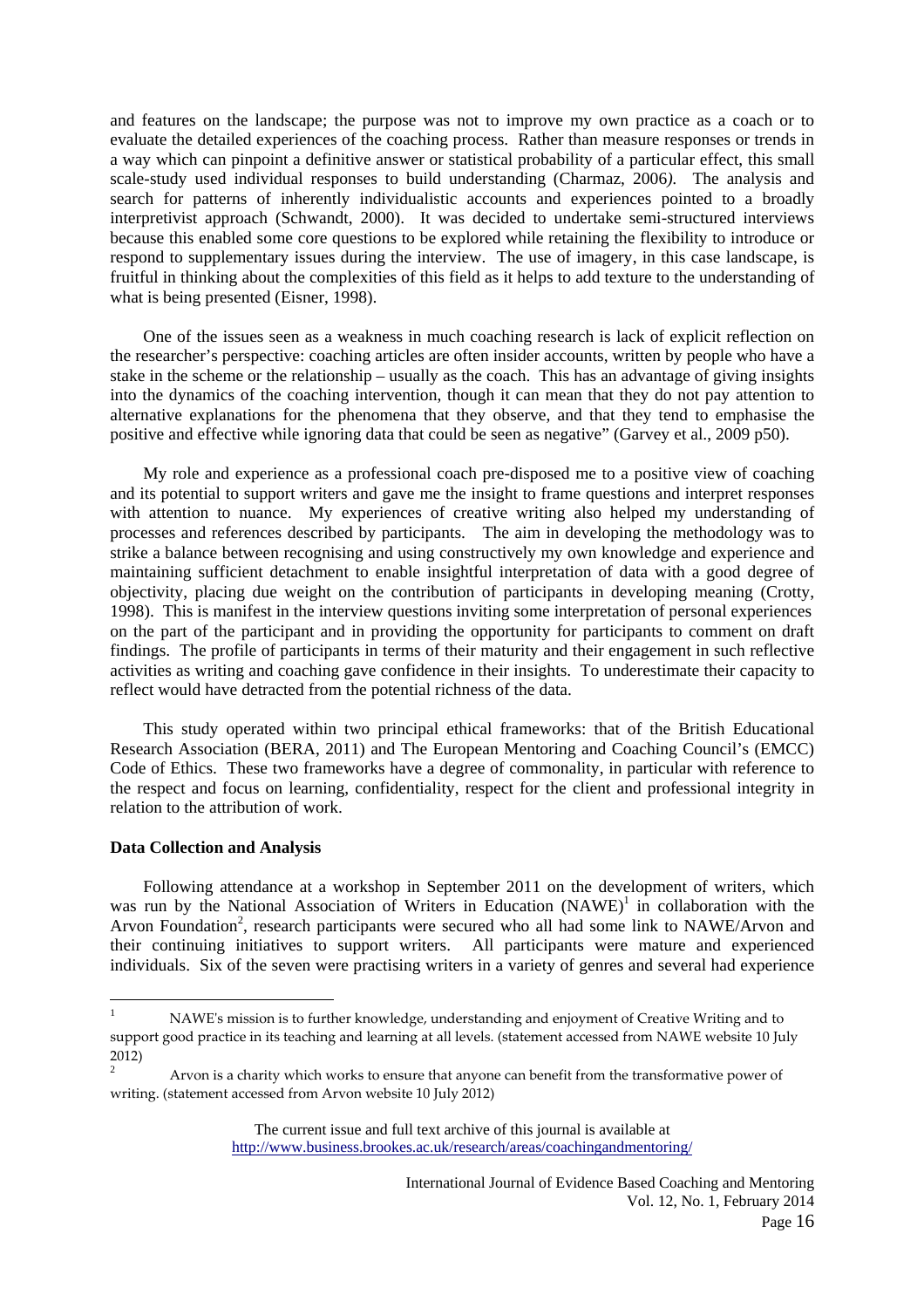of working in some additional capacity related to creative writing, in teaching, publishing or consultancy. Two of the writers interviewed as coachees had also received some coach training and were interested in developing this further. While the common factor of NAWE involvement gives coherence to the study, it may have had an impact on the consistency of responses. A more random group of writers and coaches may have yielded more highly differentiated data.

 The sequence of questions was varied according to the flow of each interview but was broadly as follows:

- 1. How would you describe coaching and the role of a coach?
- 2. What makes coaching successful (or not)?
- 3. Thinking about creativity, you can talk about the creator, in this case writer, the creative process by which something is produced and the work or product: is coaching particularly suited to any one of those three areas or might it be to any of them?
- 4. How best does coaching work with writers?
- 5. What sorts of writers benefit most?
- 6. What do you think a writer is looking for from a coach?
- 7. Is there anything I have not asked you that I should have or that you think would be helpful to share?

 Interviews were undertaken between March and May 2012 and were recorded. Consistent with the relevant ethical frameworks, prior to each interview participants were provided with a briefing note about the research work which included a consent form. The semi-structured interviews worked well and elicited rich data which amply demonstrated the writerly language skills of interviewees. They enabled the desired scope of the research to be covered without constraining the participants' opportunity to share their thoughts and experiences. Some of the participants in this study remarked how the interview helped them to articulate and understand their own view on coaching for writers. Three of the seven interviews were face to face, the other four were by telephone; duration varied from approximately 30 and 60 minutes. As the researcher, my preference was for face to face interviews, although there was no evidence that the data from the telephone interviews was any less valid or valuable. The added value that observation of body language can bring is, however, illustrated by one telephone interviewee supporting what she had expressed verbally by saying: "….*as I'm talking to you I've got my hands open…*" (Mary).

 An inductive approach was used to build from the data to some conclusions (Creswell, 2009), consistent, broadly, with the main phases described by Miles and Huberman (1994) to organise data, generate themes and draw out meaning. The key steps in the process were:

- Interviews were transcribed and checked and key points recorded onto a matrix of responses to questions as an initial process of familiarisation;
- Close analysis of the matrix was used to generate broad themes within which findings could be reported;
- Interview transcripts were re-ordered by theme and sub-themes and key points identified;
- Mind maps were then developed for each theme so that patterns and connections could be observed and clusters of meaning drawn out (Creswell, 2009)
- A draft of the findings was sent to participants but no changes were requested.

 Because of the multiple roles held by interviewees, responses of coaches and coachees were not differentiated in the analysis; individual differences were drawn out in reporting and discussing the findings. Throughout this process, as ideas or questions emerged, notes, or 'memos' (Miles &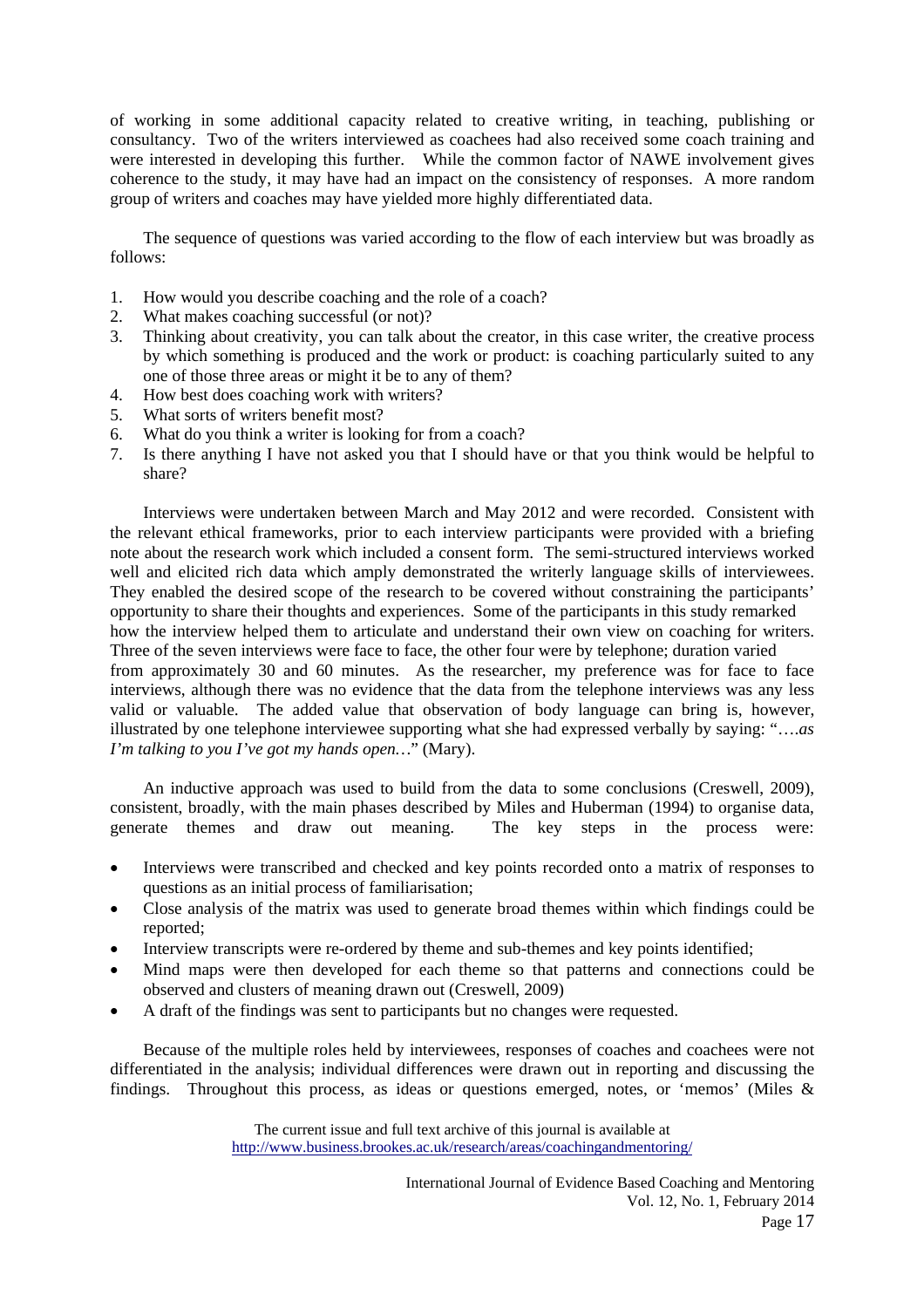Huberman, 1994), were made in the research journal and proved valuable in drawing the threads together.

## **Findings**

 Developing the theme of landscape, five themes were distilled from the initial matrix analysis: Coaching Writers – the territory; Coach – the travelling companion; Writers and Writing – the creative traveller; Coachee – the inquiring traveller; and Focus for Coaching – the itinerary. The third theme covers the persona of the writer, the nature of the work and related skills and qualities. This is not explored in this article. In quoting directly from the interviews, names have been changed to preserve the anonymity of participants.

## *Coaching writers – the territory*

 This theme draws together issues relating to the definition, purpose, context and process of coaching, including the nature of the relationship. A largely goal-orientated model of coaching is presented in the interviews but one that is not formulaic or linear: *"goals aren't just something you set*  and then work towards doggedly until they happen. They are different approaches to a truth and it *may take several goes before you get there……" - Gertrude.* The process of coaching in itself was also seen to help people to turn a generic sense of direction into specific goals: "*I think if someone can communicate the block or problem they are dealing with in a clear way, that is part of the coaching itself isn't it? - that is part of the development of the person to articulate what is that particular block or obstacle or goal" – Ella.*

 The purpose of coaching is variously seen as to effect change; to help overcome barriers and obstacles; and to set relevant goals and support their achievement. In addition to addressing these purposes, outcomes or effects included boosting confidence and self-esteem: "*I've been left with more confidence to relax into writing and the interface with my other work more and to just go with the flow" – Rebecca* and supporting the individual's own sustained development: *"it sent me back to my own resources" – Mary.* For coaches, too, the development of skills and experience in coaching had enhanced their skills in teaching, bringing in particular fresh questioning approaches to their interactions with students. It was also suggested that the experience of coaching gave the coachee a lasting benefit in terms of the process, with writers taking back into their practice fresh, reflective approaches to thinking.

 In addition to the central quality and chemistry of the relationship, specific success factors of the coaching process included:

- good listening;
- clean, open, incisive questions;
- a supportive yet challenging atmosphere, which sometimes could be uncomfortable in a positive way;
- enabling the coachee to feel empowered;
- flexibility of approach within a well-structured, well-organised programme of sessions;

 Clear distinctions were drawn between coaching and mentoring. A central difference between them was that a writer would expect a mentor to give feedback or advice on work in progress whereas a coach would not be expected to comment on work. This distinction is evident in how respondents saw the roles and expertise of coaches and mentors.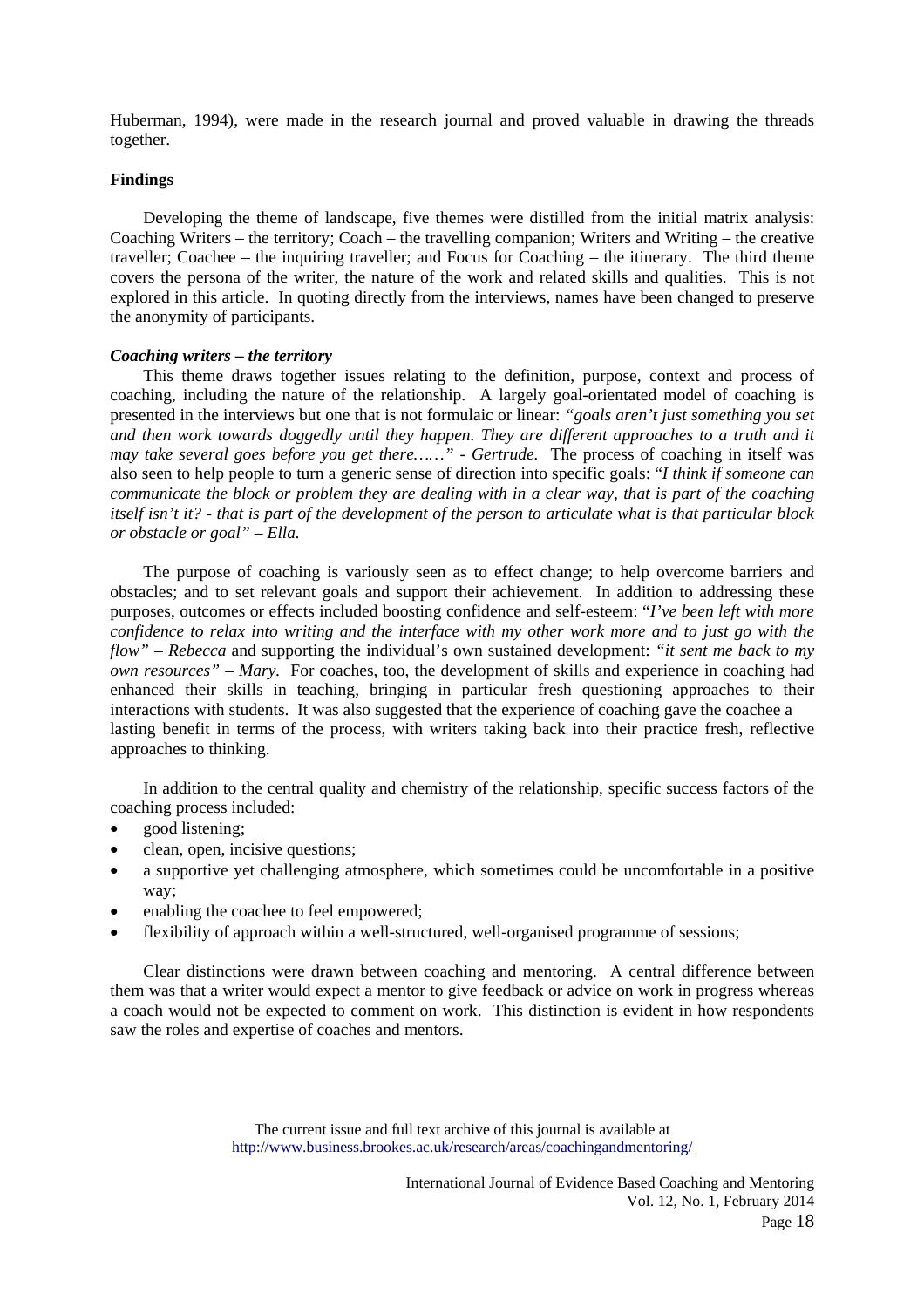# *Coach – the travelling companion*

 This theme looks at perceptions of the role, skills and abilities of the coach. Interviewees described the role of a coach in a number of ways which reflect their descriptions of the nature of coaching being both supportive and at times challenging. These included:

- observer
- sounding board
- supporter in the setting and achieving of goals
- encourager
- empowerer and facilitator
- cheerleader
- guide in the sense of guiderail

 There is a prevailing flavour of the role being very positive and creating a space, an ambience, which enables the coaching to work to best effect. This is contrasted with a more advisory role expected of a mentor. For Gertrude, "*the simple definition of a coach becomes someone who does enable other people to become the people they are meant to be, or to become more the people they want to be…. your job as a coach might be enabling that person more to explore the terrain".* The sense of travel or movement is also conveyed by Freya: "*I think they are looking for a companion on their journey. I think they want to travel somewhere and for a short time we can accompany them".* The boundaries between the personal and professional were explored by Rebecca: "*I think you need a coach who is not going to chase red herrings, is not going to get involved …, you need someone who is going to be a bit like a friend but who is not a friend….I wanted someone who didn't love me"* and Gertrude*: "like a good poem that takes you somewhere you didn't expect to go but it seems obvious when you get there".*

In summary, the skills and qualities identified for a successful coach included:

- active listening, including the ability to pick up nuances
- empathy
- interpersonal sensitivity and emotional intelligence
- asking incisive questions
- being open-minded and non-judgemental
- reliable

 Another thread which emerged was the extent to which a coach was expected to have specific experience and expertise as a writer. Such expertise was clearly expected from a mentor. On balance, there seemed to be a preference for a coach to have at least some knowledge or experience of writing or another creative process or the writing 'industry' as this could enable increased relevance of questioning and a natural empathy. Robert brought together the qualities of being a writer and a coach, quoting the author Zadie Smith who wrote in her introduction to a collection of short stories, The Burned Children of America: "Good writing requires - demands - good being," (Edemariam, 2005). Robert saw this as relevant both to the writer and to the coach: *"When I'm on best terms with myself I'm a much better coach ……. there is a very interesting area there, about the almost unconscious self-coaching that the writing coach does for his or herself and the central importance of 'good being' both for good coaching and for good writing".*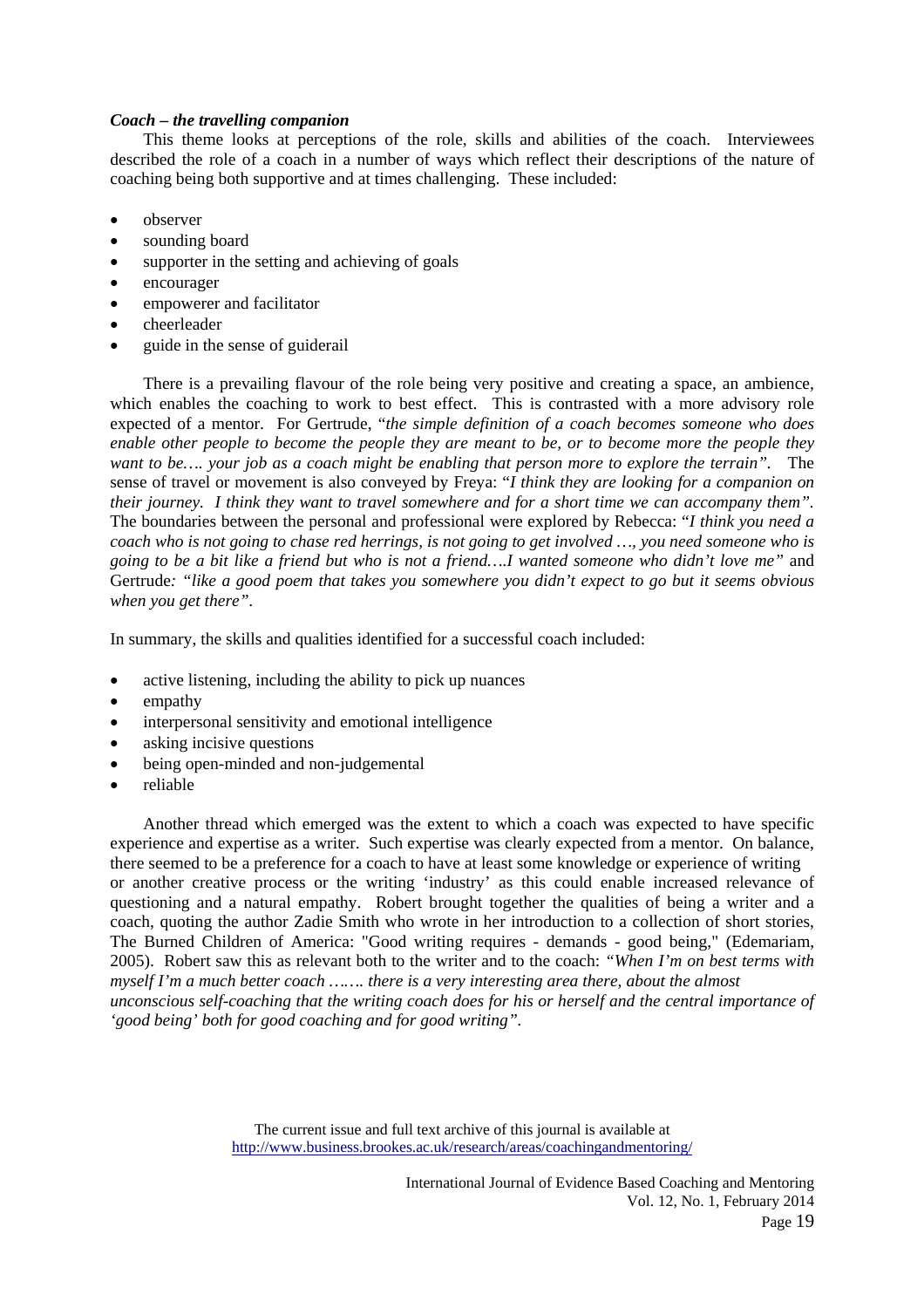## *Coachee – the inquiring traveller*

 This theme looks at the writer as coachee in terms of factors for a successful relationship and the kind of writers who benefit. It was very clear that, in principle, there was no barrier to coaching seen in terms of genre, age or stage of a writer's development*.* However, readiness for coaching was seen as a need, in terms of a willingness to engage with the process and a view that coaching was most useful when the individual was at a turning point or had specific challenges they wish to address. While in principle this might be at any stage of a writer's development, commitment to writing was important and a reasonable level of self-awareness was valuable. Participants suggested that these factors may limit the benefit for someone at a very early stage of their writing career. This readiness or openness to coaching included a willingness to be honest, even when the conversation becomes deeper and more challenging: *"with all human beings, and maybe particularly with creative people, who are very accomplished at hiding things and boxing things and deciding where to go and creating in their imagination an alternative reality …. - those people are going to be very good at not telling you what they need to tell you" – Rebecca.* 

 Where these identified attributes and conditions are not present, the coaching experience may not be successful, for example: "*where a writer can use coaching to support their procrastination, .... perhaps using coaching to reinforce all their feelings of being stuck and everything; they don't want to move forward and they are, by signing up for coaching, perhaps it makes them feel at least I am doing something" – Freya.* Other examples were given of an individual not being ready for coaching if they are not ready to accept change or, because of the intensity of the process, whose mental health is not sufficiently strong: "*I think it would be useful at any stage but at the stage of complete despair"* or if someone were *"just in a creative mess" – Rebecca.*

 One of the things which also emerged is an awareness of specific approaches to coaching which work well with writers. While some executive coaches employ creative techniques and images in working with their clients, there is a ready familiarity and even expectation that such approaches can be drawn on with writers: "*because I am a poet, one of the things I bring to my coaching practice is the ability to work with language and metaphor within the coaching relationship…..as a way of processing ... ...blocks or goals or turning point" – Ella.*

#### *Focus for coaching – the itinerary*

 This theme reflects directly the interview question about the focus for coaching writers and picks up related issues which emerged from other interview questions, such as the nature of coaching. Topics included blocks to progress with writing and specific issues around the development of the writer's 'career', such as opportunities through competitions and other openings. Goals might be creative, such as the first draft of a manuscript, or more personal, for example around self confidence or time management.

 The interview questions, drawing on the creativity literature (Amabile, 1996), included whether coaching was best focussed on any one or all of the creative person, the creative process or the work, the product. This provoked some interesting and seemingly not entirely consistent responses. Initially almost all respondents said that, in principle, it was not possible to separate these three elements, although one said they could be separated intellectually but *"in reality it's holistic when you are sitting at your desk" - Gertrude*.

 For some, an explicit coaching goal was established related to the work, such as producing a number of poems in a given timescale. Others also commented that work on the person, for example confidence, or the process, such as a writing routine, had a direct impact on the work, thus illustrating

The current issue and full text archive of this journal is available at http://www.business.brookes.ac.uk/research/areas/coachingandmentoring/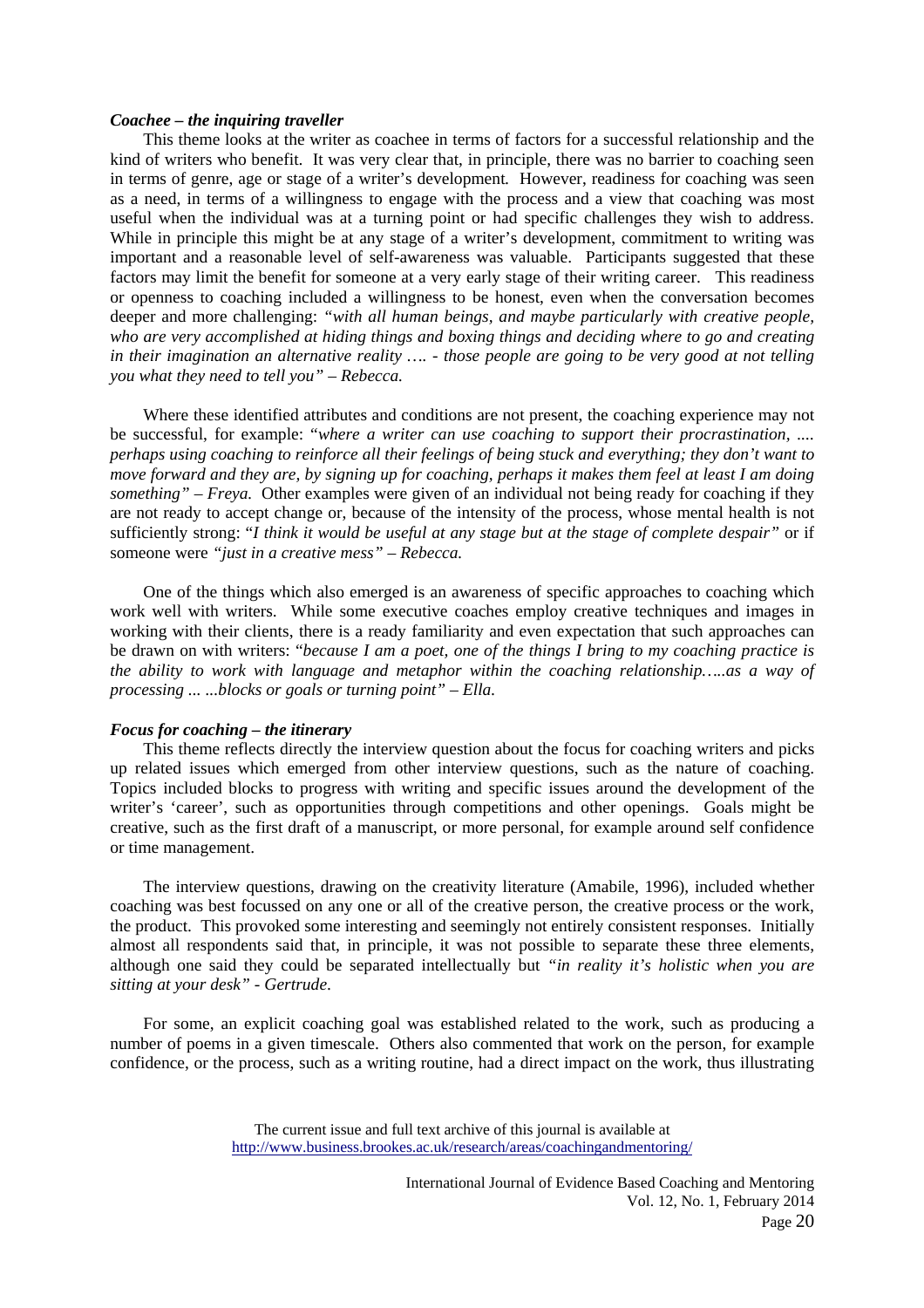the integrated nature of these threads. As interviewees voiced their ideas, most here brought in a comparison with mentoring. All seemed clear that detailed discussions on the work were the province of mentoring and that mentoring rarely would address more personal issues while these would regularly arise in coaching. This was linked to comments about the expectations of greater specialist knowledge and expertise of a mentor in comparison to a coach. What was ambiguous, or perhaps ambivalent, was the extent to which the work was properly the domain of coaching, or not. It appears, from this small sample, that the majority of coaching goals agreed start, at least, with issues around the personal or career development of the writer and his or her creative process but that these necessarily lead directly or indirectly to addressing the work.

## **Discussion: From Territory to Ecology**

 The issues arising from the findings have been developed under three main headings: the traveller, bringing together the writer's creative persona and as a coachee; the journey through the landscape, highlighting points about the nature and process of coaching; and an evolving ecology which seeks to bring together some key threads and place this work in context. Landscape continues to be used as an organising principle and as a way of enriching the ideas presented, recognising that no metaphor can provide a perfect picture (Steinmetz, 2012).

# *The traveller*

 Images in the literature of writing as a process of discovery (Cixous & Suleiman, 1991; Storr, 1972) resonate with the responses which emphasise the need for the coachee to be open to change with its implied sense of adventure. The ambiguity or ambivalence of the responses about the focus of coaching in respect of the person, the process or the product, reflect the subtleties and difficulties of description and perspective in this area. What emerges is a sense of the holistic nature of the writer and the work and, while it may well be that coaching does not focus specifically on the work, the work will benefit by addressing issues which may be blocking the writer in terms of creative process or personal issues, such as motivation or time management.

 It was perhaps surprising that none of the participants mentioned the development of self critical or evaluative skills or approaches as an area for coaching. Several interviewees aired the importance of feedback on their work and this was seen as legitimate territory for mentoring, teaching or workshops but no focus was apparent on the cultivation of self-assessment. This was despite Mary and others feeling they did not know the worth of their own work, "*whether it's sugar water or whether it's honey dew".*

 The picture which emerged of the terrain for coaching is a holistic one of the writer as an individual, committed to their work, so that the response to the research question, '*Where is coaching best focussed in terms of the work, the writer, the process of creativity?*' might be that on the basis of this study, the starting point for coaching is the writer, the person who presents themselves. Because of the tailored nature of coaching, the coachee may legitimately present professional, personal or creative issues for coaching. Outcomes or effects included boosting confidence and self-esteem which are fairly typical coaching objectives in any field, implicitly or explicitly (Rogers, 2008) and professional or creative issues may be seen to correlate with more job or career focussed problems which occur in executive coaching. However, it was also clear that the very integrated nature of writing and the writer's life, suggests that wherever the coachee may choose to start, the other aspects will be drawn in, whether by association, consequence or design. Because of this, as Mary said, work on self helps the work on writing and Robert, citing Zadie Smith (Edemariam, 2005), also connected 'good being' and 'good writing'.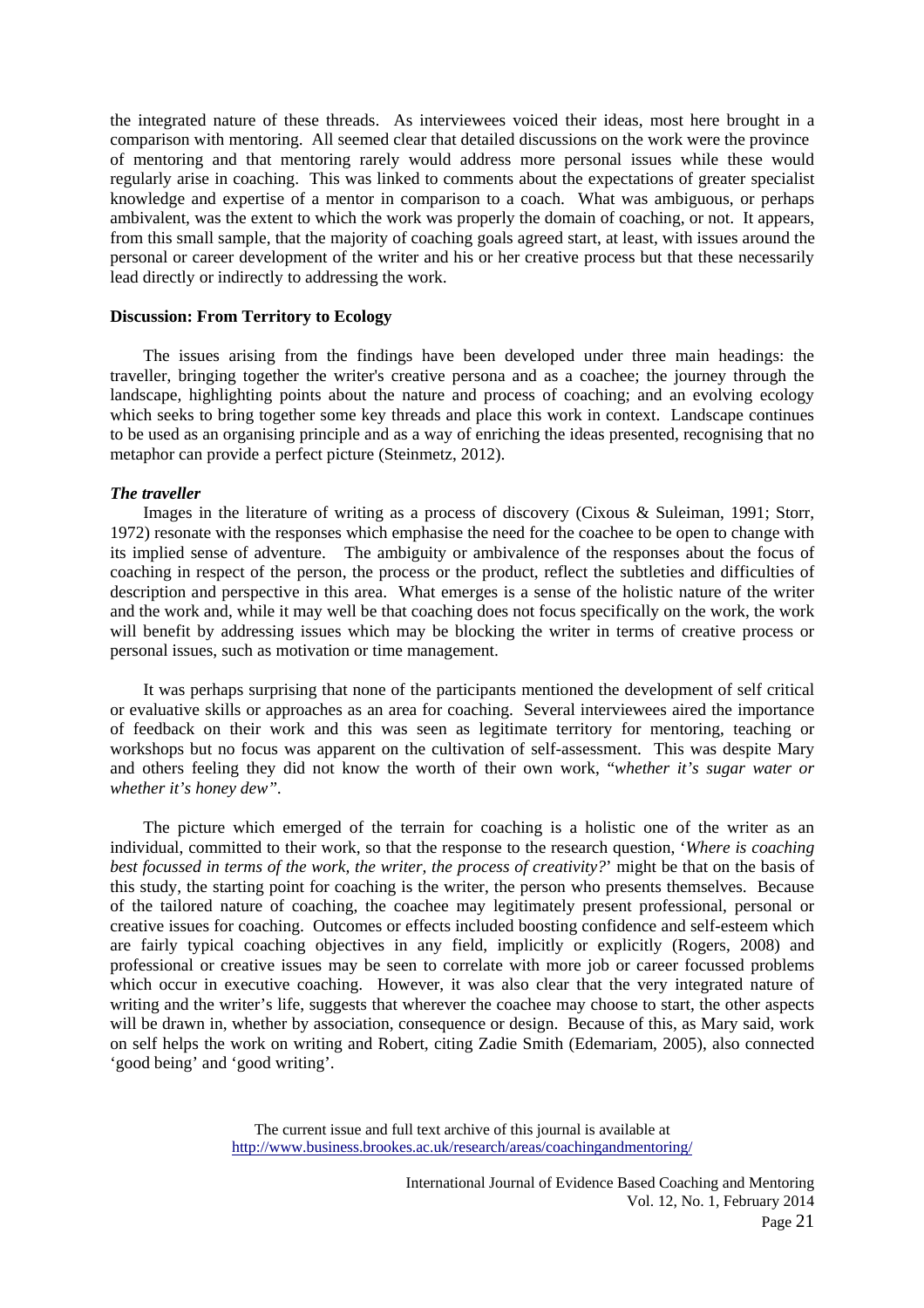The coaching service provided through NAWE defines coaching as: "all about helping a person get to where they want to be in their professional or personal life. The writer/client is in control – they decide what they want to focus on." (NAWE, 2010). Given all the interviewees were associated with NAWE and its coaching programme, and were mature and experienced, it is not surprising that they demonstrate a consistent stance. Several interviewees also mentioned their use of coaching approaches in their work as teachers of creative writing. It is clear, then, that coaching has real potential as a way of working with writers in a number of contexts.

 The findings about the importance of the preparedness of the writer for coaching reflect well with the notion of 'coachability', which includes commitment and inner resourcefulness as positive factors and psychological problems as a negative indicator (Bluckert, 2006). These expectations of the coachee need to be complemented by appropriate skills and qualities in the coach. In addressing the sub-question, *'What might the writer be looking for from a coach?'* emphasis in these findings is placed on the individual skills and qualities of the coach and how they used these to create a conducive environment and draw out awareness and ways forward for the coachee. This includes helping the coachee-writer to see the landscape with fresh eyes, drawing attention to features and possible routes but not leading, thus encouraging reflection. Whilst there was, on balance, a preference among interviewees for a coach to have at least some knowledge or experience of writing or other creative process, the ambivalence displayed in relation to this suggests there is scope for further research on identities within the relationship.

#### *The journey through the landscape*

 The importance placed on the quality of the relationship between writer and coach puts this as central to success in coaching and reflects the findings of the literature review. The detail of the coaching process, in terms of tools and techniques, was not explored in this study. The nature of coaching, the experience, was described at a more generic level and fits with the definitions in the coaching literature which focus on developing potential through addressing particular goals or challenges and the use of Socratic dialogue as an approach (Passmore & Fillery-Travis, 2011; Rogers, 2008). In terms of the journey through the landscape, the travellers need to retain a sense of direction but not be so focussed on a fixed point that they fail to notice features and opportunities along the way, to pause and reflect, so that the path taken is not necessarily linear or the shortest and the destination may be fluid. There is no detailed itinerary.

 Only one or two referred to coaching as a learning process and there was little use also of the terms 'reflective' and 'reflexivity' as they appear in the coaching literature and creativity. The apparent synergy of process between the art of writing and the reflective, exploratory approach of coaching was implicit, but cannot be fully or clearly evidenced from this study. An important question for this set of data, then, in teasing out what coaching offers to writers, is: are reflective learning processes being described, even though they are not being so named?

 Robert talked explicitly about learning "*the coach's role is to enable that self-directed learning on behalf of the coachee and the coachee is always in charge of the content. The coach is responsible for creating the framework, creating the right ambience and the right environment, a rich self-directed learning environment ....*" Robin also saw particularly the value of coaching for those who wish to be reflective. This links into theories of learning which focus on the experiential and reflective (Brockbank & McGill, 2006; Kolb, 1984). There is also clear resonance with transformative learning (Mezirow, 2009), as picked up by Gray (Gray, 2006). Emerging models of learning in coaching seem to focus on an organisational or larger service context. While there is not enough evidence in this study to substantiate or refute a single model of learning in this more individualised coaching, it does support rather than contradict developing theories around the impact of conversational learning. This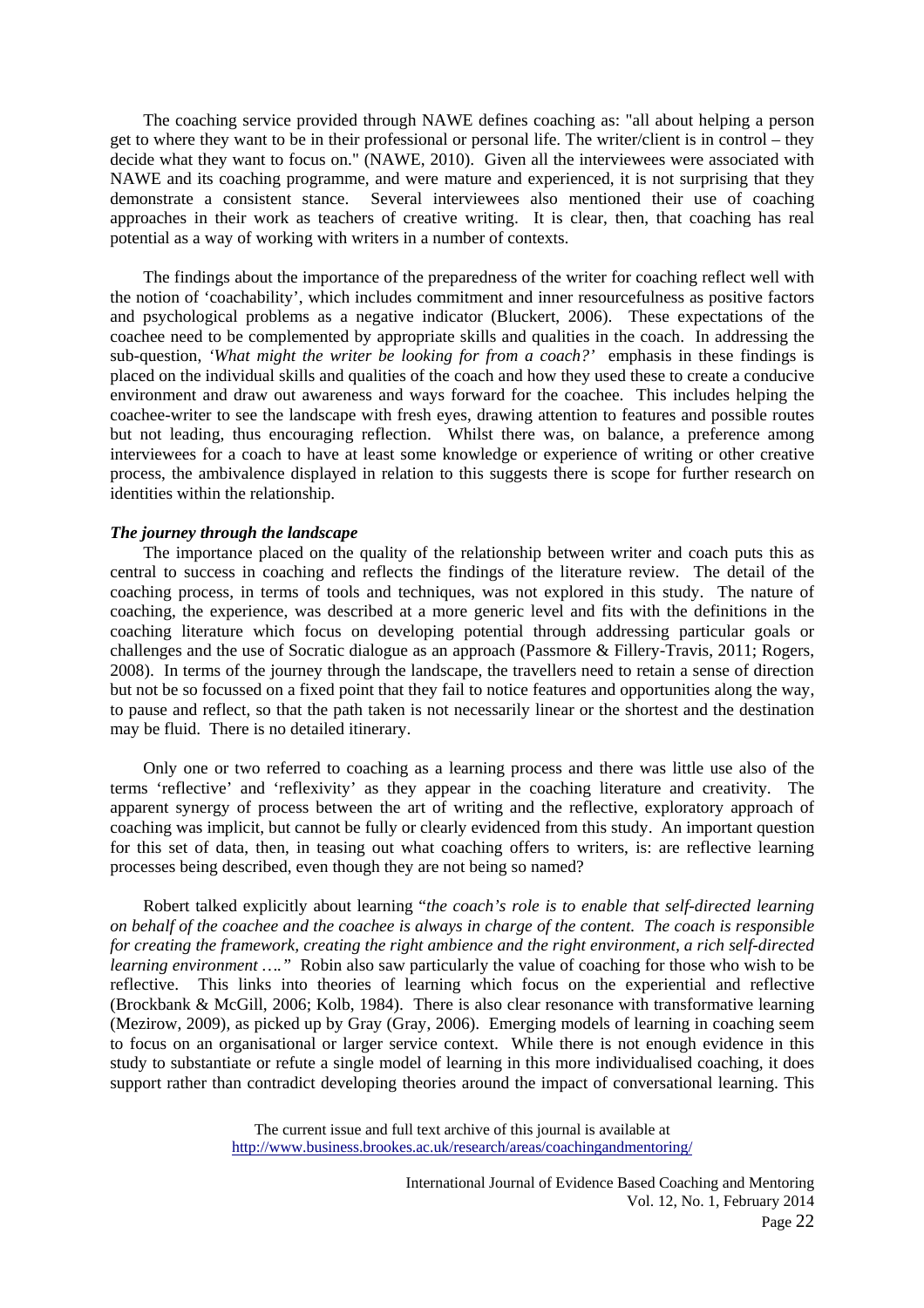is evidenced in the focus on the quality of the relationship and the expectations of the coach in terms of listening and facilitating the exploration or progress of the writer which suggests a process of reflection and reflexivity. It may or may not involve 'critical reflection' in the terms described by Mezirow: "questioning the integrity of deeply held assumptions and beliefs based on prior experience" (Mezirow, 2009, p7). It does suggest the quality of the 'living dialogic space' articulated by Chappell and Craft (2011) but there is no indication of a link to the wider socio-political agenda promoted by both Mezirow and Chappell and Craft.

 Despite this lack of clarity about the nature of learning in coaching writers, there is a sense of developmental impact in relation to such issues as confidence, self-awareness, re-balancing priorities, and stimulating productivity and resourcefulness. This is summed up by a number of interviewees as being about change, whether this relates to specific goals in terms of the process and output of work, or the more reflective, inner focus around personal growth. This brings us back to the Socratic principle of the 'elenchus' discussed by Abbs (1994) coupled with the cultivation of reflective practice common to both creative and coaching practice (Brockbank & McGill, 2006, Burnard, 2006). Those coaches who described using coaching techniques in their teaching as a result of their experience, as well as what Robert referred to as 'self-coaching', can also be described as displaying reflective practice, evidence of learning on the part of the coach as well as the coachee.

#### *An evolving ecology*

 The central research question was: *What does coaching offer creative writers?* At one level, the answer to this is straightforward. On the evidence of this study, consistent with the literature, coaching offers writers a conversational (or dialogic) process of inquiry to pursue personal, professional or creative issues raised by the coachee, consistent with the definition and boundaries of coaching. However, this statement needs to be set in context.

 The use of 'ecology' in relation to 'writer support' as introduced by Robert suggests principles such as diversity, balance and relationships based on partnership (Capra, 2002) and places coaching among many other forms of support which fall outside the scope of this study. These range from assessed degree programmes through workshops to mentoring schemes and on-line writers' groups. If coaching can be seen as a landscape, it is not one that is fenced off from other forms of support such as workshops, mentoring and writers' support groups; "The landscape is an anonymous sculptural form always already fashioned by human agency, never completed, and constantly being added to, and the relationship between people and it is a constant dialectic and process of structuration: the landscape is both medium *for* and outcome *of* action and previous histories of action." (Tilley, 1994, p23).

 As the quality of the coaching relationship is central to the success of coaching, and the coachee needs to bring a pre-disposition to change and, by implication, development, this is an interaction which is more than just a transactional exchange or functional dialogue; both parties bring experiences and perceptions. These multiple dimensions recall the 'seven-eyed model' of coaching supervision (Hawkins, 2006) as it takes account of wider influences. This resonates with this notion of landscape or ecology for coaching writers. Chappell and Craft's 'ecological placing' of creative learning conversations offer a model in which the individual and personal are situated within concentric circles which radiate through different levels of interaction or system to convey the layers within which creative learning conversations function (Chappell & Craft, 2011). It is clear that there is scope for more exploration of the ecology of writer support.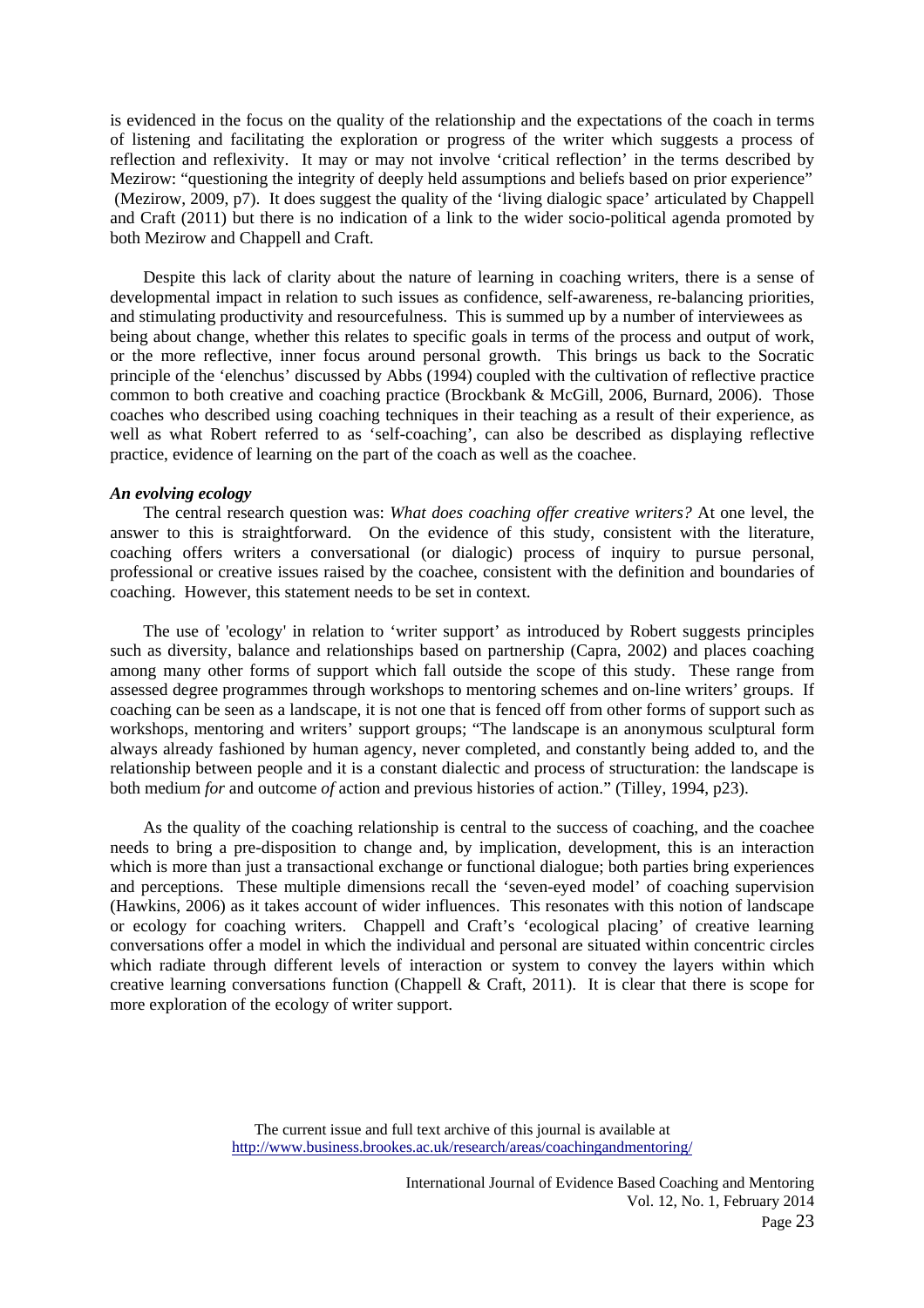## **Conclusion and Future Research**

 This small-scale study offers clear evidence of the worth of coaching as a means of developmental support for writers. It sits within a wider context of different forms of learning and support and the boundaries between these are not fixed or static. The review of literature argued that there is a natural 'fit' in coaching for writers. This is supported by the comments of participants with some features and criteria for the effectiveness of such interactions being identified. Coaching provides an opportunity for writers to address in a holistic fashion, challenges which may have a professional, creative or personal focus and because of the integrated nature of writers' lives, there is a potential benefit for the writing. This then offers a way to foster reflective practice.

 This research has raised further questions about the nature and potential of coaching for writers. Possible areas for future research include:

Perspectives on the coaching relationship and each person's sense of identity within that

- Processes for coaching, including effective tools and techniques
- Models of development, learning and reflective practice in coaching writers
- Comparison with other forms of support, developing the idea of writer support ecology exploring the differentiation between approaches.

 I started and I finish this research passionate about coaching, about writing and about learning. The reference to landscape as a metaphor emerged naturally at an early stage of articulating the purpose of the interviews and while it should not be over-worked, it has proved a useful device to deepen and challenge reflection and to convey the scope and purpose of the research. It was very pleasing to be able to include in the findings and discussion, not just my own landscape imagery but also the rich images offered by the interviewees, including the notion of writer support ecology which brought another, wider dimension.

## **Acknowledgements**

I should like to thank colleagues at the National Association for Writers in Education (NAWE) and the Arvon Foundation for their support and encouragement in this project and for the practical assistance in facilitating contacts which resulted in my securing participants for the research. My grateful thanks also go to my supervisor Morag who has been so positive and has helped me to find my own path on this research journey.

## **References**

- Abbs, P. (1994). *The educational imperative: a defence of Socratic and aesthetic learning*. London: Falmer.
- Amabile, T.M. (1996). *Creativity in context: Update to the 'social psychology of creativity'*. Boulder, Co: Westview Press
- Askew, S. & Carnell, E. (2011). *Transformative coaching: A learning theory for practice.* London: Institute of Education, University of London.
- Baron, L., & Morin, L. (2009). The coach-coachee relationship in executive coaching: A field study. *Human Resource Development Quarterly*, *20*(1), 85–106.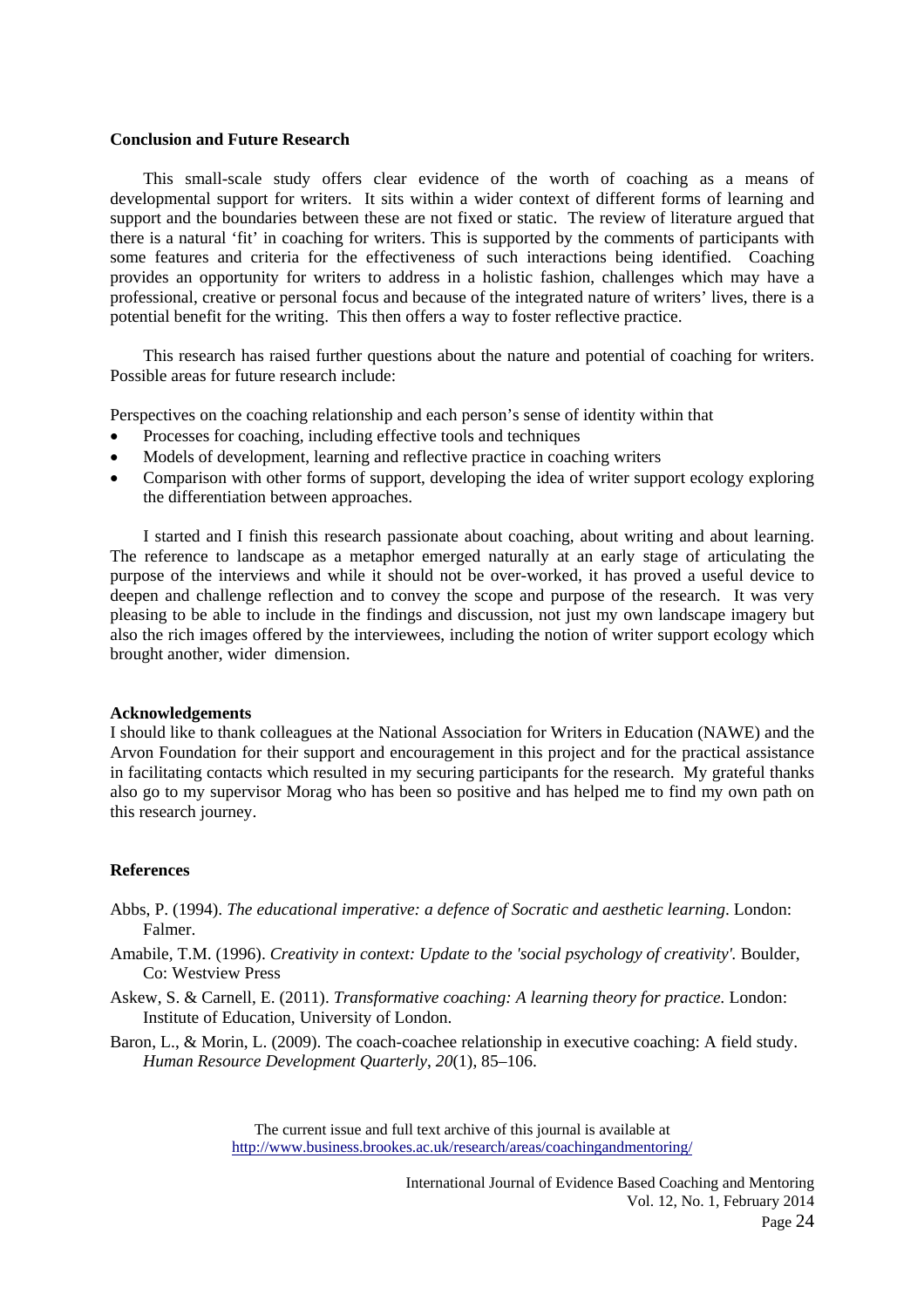- BERA. (2011). *Ethical guidelines for educational research*. London: British Association for Research in Education.
- Bluckert, P. (2006). *Psychological dimensions of executive coaching*. Coaching in practice series. Maidenhead: Open University Press.
- Bolton, G. (2010). *Reflective practice: writing and professional development* (3rd ed.). London: SAGE.
- Brockbank, A., & McGill, I. (2006). *Facilitating reflective learning through mentoring & coaching*. London: Kogan Page.
- Burnard, P. (2006). Rethinking the imperatives for reflective practices in arts education. In P. Burnard & S. Hennessy (Eds.), *Reflective practices in arts education*. Dordrecht, Netherlands: Springer Verlag.
- Capra, F. (2002). *The hidden connections*. London: Harper Collins.
- Chappell, K., & Craft, A. (2011). Creative learning conversations: producing living dialogic spaces. *Educational Research*, *53*(3), 363–385.
- Charmaz, K. (2006). *Constructing grounded theory: A practical guide through qualitative analysis.*  London: Sage Publications
- Cixous, H., & Suleiman, S. R. (1991). *'Coming to writing' and other essays, with an introductory essay by Susan Rubin Suleiman*. (D. Jenson, Ed.). Cambridge, Mass: Harvard University Press.
- Clutterbuck, D. (2004). *Everyone needs a mentor: Fostering talent in your organisation* (4th ed.). London: Chartered Institute of Personnel and Development.
- Creswell, J. W. (2009). *Research design: qualitative, quantitative and mixed methods approaches* (3rd ed.). Thousand Oaks, Calif.; London: SAGE.
- Crotty, M. (1998). *The foundations of social research: meaning and perspective in the research process*. London: Sage.
- Durrell, L. (1988). *Spirit of place. Mediterranean writings*. London: Faber & Faber.
- Edemariam, A. (2005, September 3). Learning curve Profile of Zadie Smith. *The Guardian*. London.
- Eisner, E. W. (1998). *The enlightened eye: qualitative inquiry and the enhancement of educational practice*. Upper Saddle River, N.J.: Merrill.
- EMCC. (2008). *Code of ethics*. European Mentoring & Coaching Council, Retrieved January 27, 2014 from http://www.emccouncil.org/src/ultimo/models/Download/4.pdf
- Gardner, H. (1993). *Creating minds: an anatomy of creativity seen through the lives of Freud, Einstein, Picasso, Stravinsky, Eliot, Graham, and Gandhi*. New York: BasicBooks.
- Garvey, B., Megginson, D., & Stokes, P. (2009). *Coaching and mentoring: theory and practice*. London: Sage.
- Gray, D. E. (2006). Executive coaching: Towards a dynamic alliance of psychotherapy and transformative learning processes. *Management Learning*, *37*(4), 475–497.
- Hawkins, P. (2006). Coaching supervision. In J. Passmore (Ed.), *Excellence in coaching. The industry guide* (pp. 203–216). London: Kogan Page.
- Hore, R. (2011). Advice to a young writer. In G. Foden (Ed.), *Body of work. 40 years of creative writing at UEA* (pp. 288–296). Woodbridge: Full Circle Editions.
- Kolb, D.A. (1984). *Experiential learning: Experience as the source of learning and development.* Englewood Cliffs, N.J: Prentice-Hall
- Mezirow, J. (2009). *Transformative learning in practice: insights from community, workplace, and higher education* (1st ed.). San Francisco, CA.: Chichester: Jossey-Bass; John Wiley